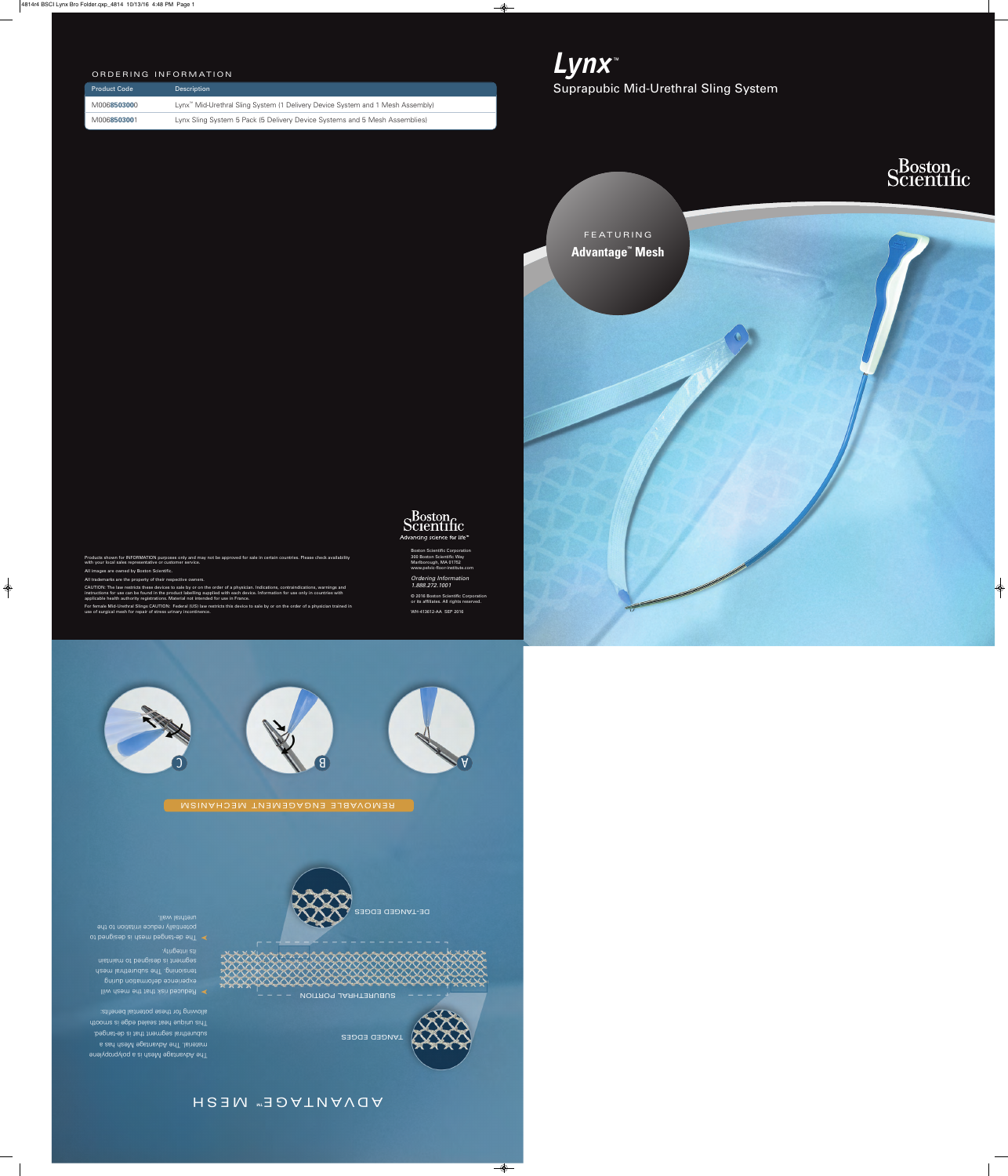# *Lynx™* Suprapubic Mid-Urethral Sling System

The **Lynx Suprapubic Mid-Urethral Sling System** featuring the **Advantage™ Mesh** is designed to offer the surgeon a system for treating stress urinary incontinence that is distinctive and maneuverable. It is distinctive with unique heat sealed edges throughout the suburethral segment of the mesh. This heat-sealed segment potentially reduces the variable of sling deformation during peri-operative placement and patient recovery. The delivery device is designed to maneuver through challenging tissue with a smoother association mechanism. The needle is longer than existing market devices, providing additional length which may assist in negotiating larger abdomens.

maneuv

## **HANDLE**

**➤** Non-skid grip is designed to prevent hand from slipping during intra-operative manipulations

#### NEEDLE

- **➤** Colored needle is designed to enhance visibility during cystoscopy
- **➤** Needle designed to facilitate suprapubic device passage

### CENTERING TAB

- ► Blue centering tab identifies the center of the mesh and provides for equal distribution of mesh on each side of the urethra
- **➤** Allows for counter tension to be applied on only the mesh sleeve to help preserve mesh integrity
- **➤** Tab designed to be grasped and manipulated while giving a secure hold on sleeve

distinctive

#### ASSOCIATION LOOP

- **➤** Facilitates easy needle engagement and removal
- ► Designed for smooth transition from loop to mesh allowing for minimal disruption to tissue

#### MESH ASSEMBLY

► Mesh is free-floating in the protective sleeve allowing sleeve to absorb the tensioning load.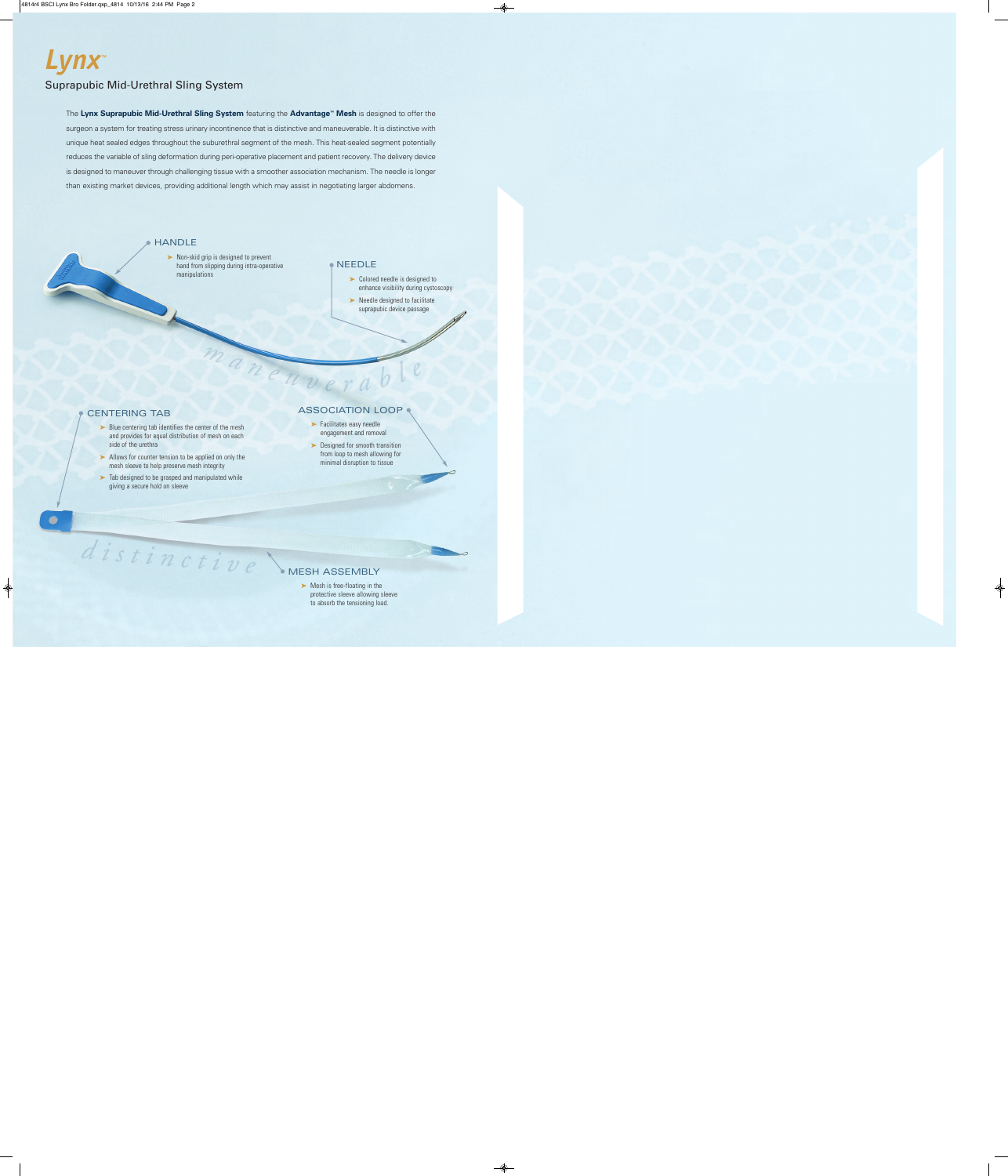# A D V A N T A G E™ M E S H



The Advantage Mesh is a polypropylene material. The Advantage Mesh has a suburethral segment that is de-tanged. This unique heat sealed edge is smooth allowing for these potential benefits:

- **➤** Reduced risk that the mesh will experience deformation during tensioning. The suburethral mesh segment is designed to maintain its integrity.
- **➤** The de-tanged mesh is designed to potentially reduce irritation to the urethral wall.

#### REMOVABLE ENGAGEMENT MECHANISM